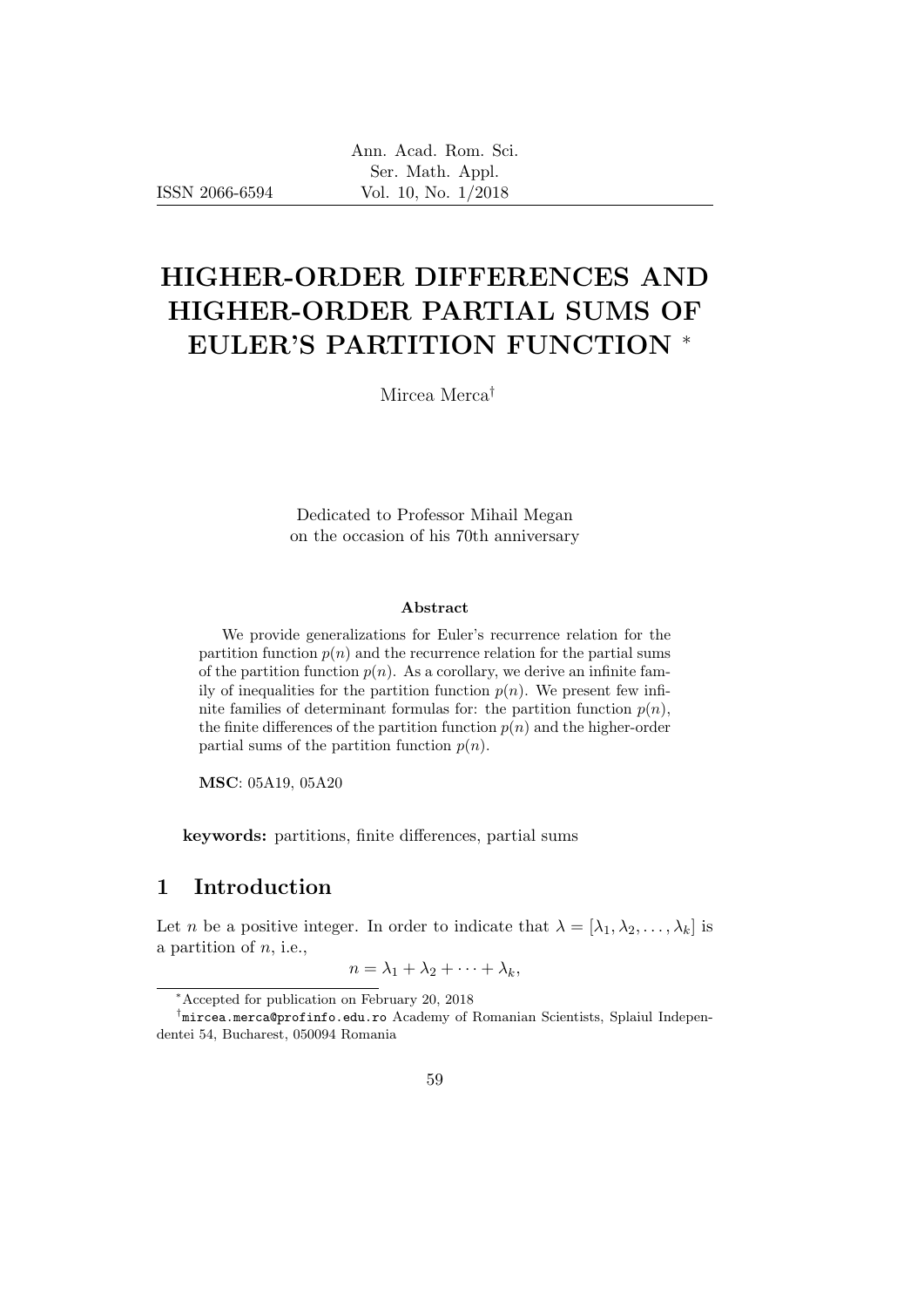we use the notation  $\lambda \vdash n$ . The number of all partitions of a positive integer n is denoted by  $p(n)$ . More details and proofs about partitions can be found in Andrews's book [1]. We denote by  $S(n)$  the *n*-th partial sum of the partition function  $p(n)$ , i.e.,

$$
S(n) = \sum_{k=0}^{n} p(k).
$$

It is well-known that  $S(n)$  counts the partitions of n into parts where the part 1 comes in two colours.

The following recurrence relation for the partial sums of the partition function  $p(n)$ ,

$$
\sum_{k=-\infty}^{\infty} (-1)^k S(n-k(3k-1)/2) = 1,
$$
\n(1)

follows easily from Euler's recurrence relation for the partition function [1, Corollary 1.8, p. 12], namely

$$
\sum_{k=-\infty}^{\infty} (-1)^k p (n - k(3k - 1)/2) = 0.
$$
 (2)

In [3], the author presented the fastest known algorithm for the generation of the partitions of n. In the above mentioned work, the author produced this algorithm by introducing a special case of partitions with restrictions: the partition  $\lambda \vdash n$  with the property

$$
\lambda_1 \geq t \cdot \lambda_2
$$
 and  $\lambda_2 \geq \lambda_3 \geq \cdots \geq \lambda_k$ ,

where t is a positive integer such that  $t \leq n$ . We consider that the partition |n| has this property and we denote the number of these partitions by  $p^{(t)}(n)$ . It is clear that

$$
p^{(t)}(n) \ge 1
$$
 and  $p^{(1)}(n) = p(n)$ .

Moreover, for  $t \geq n$  we have  $p^{(t)}(n) = 1$ . By convention, we set

$$
p^{(t)}(0) = 1,
$$
  $p^{(0)}(n) = p(n)$  and  $p^{(t)}(-n) = 0.$ 

The formula

$$
p^{(t)}(n) = p^{(t-1)}(n) - p^{(t-1)}(n-t)
$$
\n(3)

has already been proved for  $1 < t < n$  (see [3, Corollary 1]). It is clear that the relation (3) holds for any positive integer t and any positive integer n.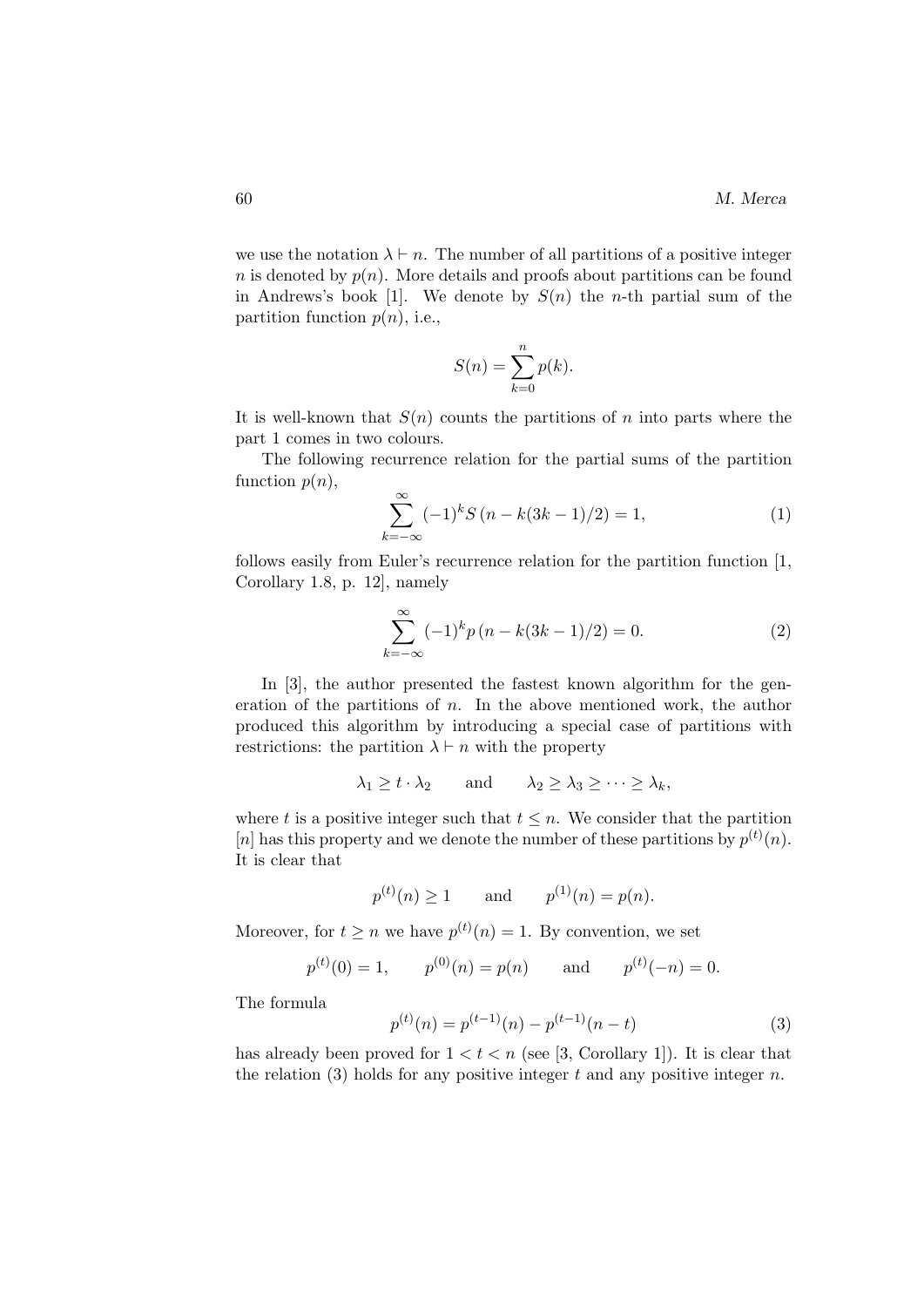For all non-negative integers t and for all integers n, we define  $a^{(t)}(n)$  by

$$
a^{(t)}(n) = a^{(t-1)}(n) - a^{(t-1)}(n-t),
$$
\n(4)

with

$$
a^{(0)}(n) = \delta_{0,n},
$$

where  $\delta_{i,j}$  is Kronecker's delta. Note that the recurrence (3) for  $p^{(t)}(n)$  is identical in form to the recurrence (4) for  $a^{(t)}(n)$ , while the initial conditions are different.

We shall use the integers  $p^{(t)}(n)$  and  $a^{(t)}(n)$  to prove:

**Theorem 1.** Let  $n$  and  $t$  be two positive integers. The number of partitions of n into parts > t is equal to  $\nabla[p^{(t)}](n)$  and

$$
\sum_{k=0}^{n} a^{(t)}(k)p(n-k) = \nabla[p^{(t)}](n),
$$

where  $\nabla[f]$  denotes the first backward differences of the function f, i.e.,

$$
\nabla[f](n) = f(n) - f(n-1).
$$

**Theorem 2.** Let n and t be two non-negative integers. Then

$$
\sum_{k=0}^{n} s_{t,k} p(n-k) = \binom{n+t}{t},
$$

where

$$
s_{0,n} = \sum_{k=0}^{n} a^{(k)}(k)
$$
 and  $s_{t,n} = \sum_{k=0}^{n} s_{t-1,k}$ , for  $t > 0$ .

Corollary 1. Let n and t be two positive integers. Then

$$
\sum_{k=0}^{n} a^{(t)}(k)S(n-k) = p^{(t)}(n).
$$

This result is immediate from Theorem 1 because

$$
p^{(t)}(n) - p^{(t)}(0) = \sum_{j=1}^{n} \nabla [p^{(t)}](j)
$$
  
= 
$$
\sum_{j=1}^{n} \sum_{k=0}^{j} a^{(t)}(k) p(j-k)
$$
  
= 
$$
\sum_{k=0}^{n} a^{(t)}(k) S(n-k) - a^{(t)}(0) p(0)
$$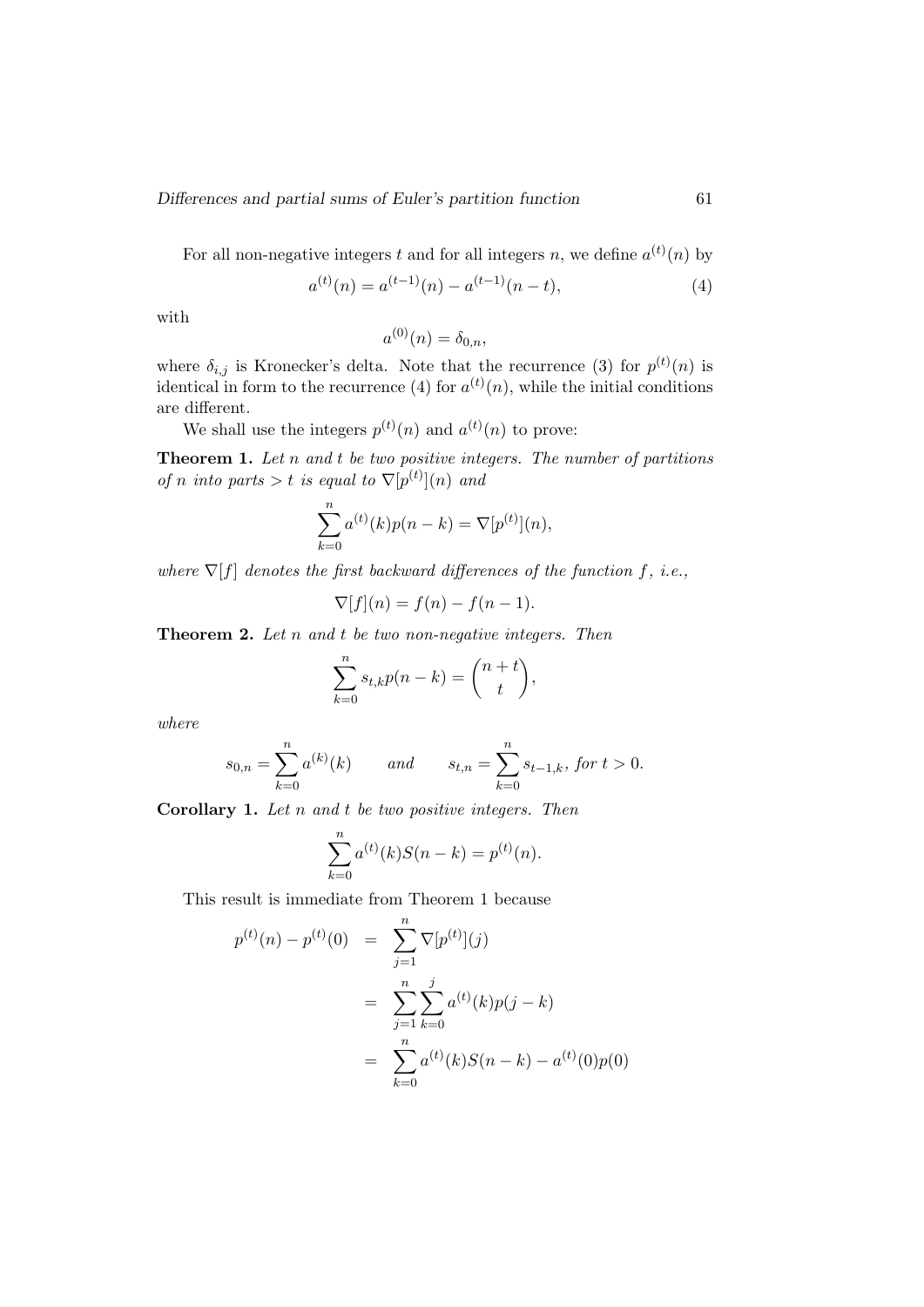and  $p^{(t)}(0) = a^{(t)}(0)p(0) = 1.$ 

Taking into account (4), it is an easy exercise to show that the generating function for  $a^{(t)}(n)$  is  $(q; q)_t$ , i.e.,

$$
\sum_{n=0}^{\infty} a^{(t)}(n)q^n = (q;q)_t,
$$
\n(5)

.

where  $(A; q)_n$  is q-Pochhammer symbol, namely

$$
(A;q)_n = (1-A)(1-Aq)\cdots(1-Aq^{n-1}),
$$

with  $(A; q)_0 = 1$ . Because  $\nabla[p^{(n)}](n) = \delta_{0,n}$ , the following result is a consequence of Theorem 1 and the pentagonal number theorem [1, Corollary 1.7, p. 11].

**Corollary 2.** Let n and t be two nonnegative integers such that  $n \leq t$ . Then

$$
a^{(t)}(n) = \begin{cases} (-1)^k, & \text{if } n = \frac{1}{2}(3k^2 \pm k), \ k \in \mathbb{N}, \\ 0, & \text{otherwise} \end{cases}
$$

Now, we note that the recurrence (1) is the case  $t \geq n$  in Corollary 1 and the recurrence (2) is the case  $t \geq n$  in Theorem 1. We can see that for all non-negative integers  $t$  we have

$$
a^{(t+n)}(n) = a^{(n)}(n)
$$

and the integer  $a^{(n)}(n)$  is the coefficient of  $q^n$  in the Euler function  $(q; q)_{\infty}$ . Moreover,  $s_{0,n}$  is the *n*-th partial sum of the coefficients  $q^n$  from  $(q;q)_{\infty}$ , i.e.,

$$
s_{0,n} = \begin{cases} (-1)^k, & \text{if } k + P_k \le n < P_{k+1}, \ k \in \mathbb{N}, \\ 0, & \text{otherwise}, \end{cases}
$$

where  $P_k$  is the k-th pentagonal number, namely

$$
P_k = \frac{1}{2} \left( 3k^2 - k \right)
$$

(see A078616 in [4]).

In this paper, using the integers  $p^{(t)}(n)$  and  $a^{(t)}(n)$ , we give a new formulas for the partition function, the finite differences of the partition function and the partial sum of the partition function. As a corollary, we derive an infinite family of inequalities for the partition function. We consider this a good reason for someone to study the  $p^{(t)}(n)$  and  $a^{(t)}(n)$  numbers.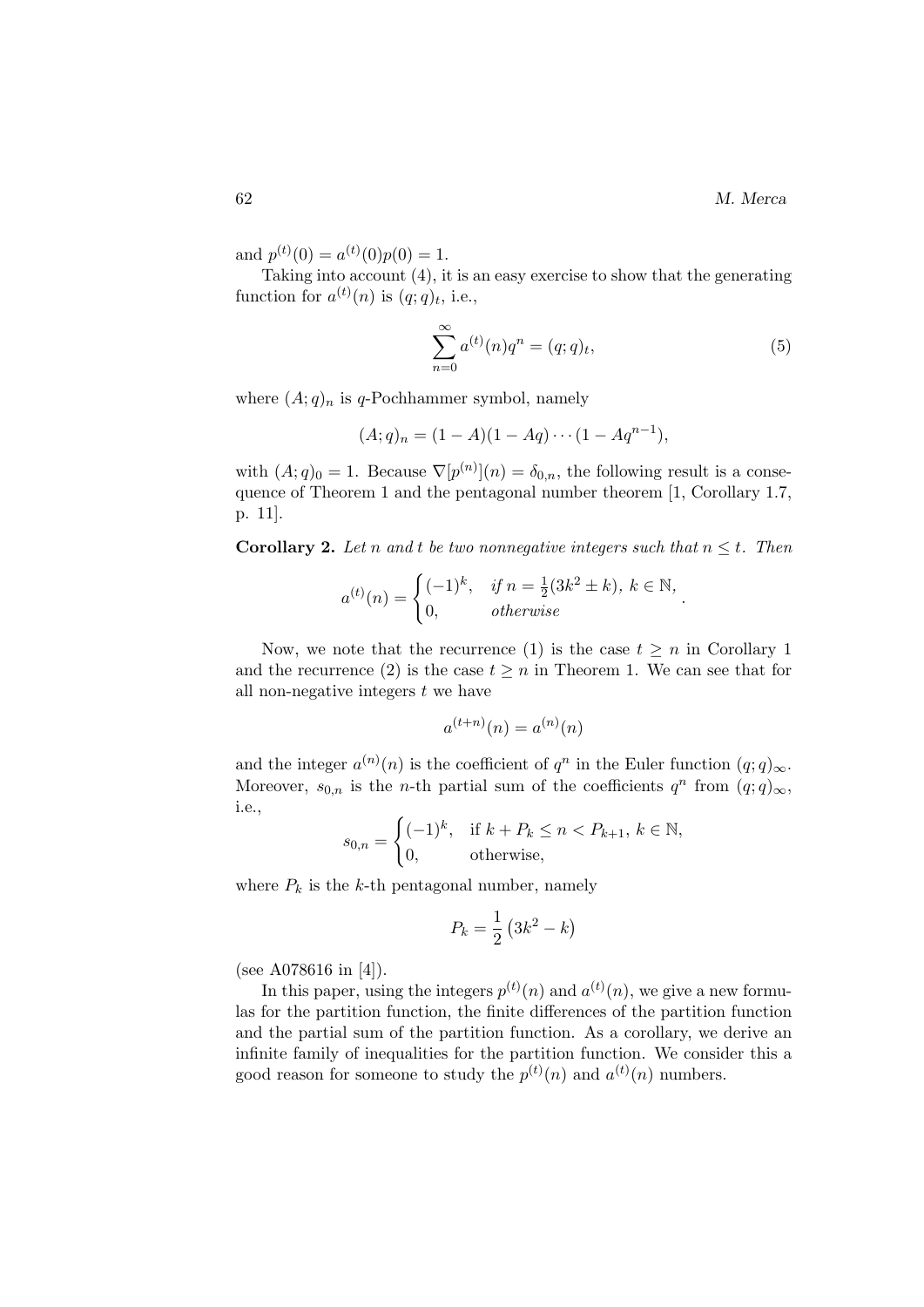## 2 Proofs of theorems

The generating function of  $p(n)$  is given by the reciprocal of Euler's function  $(q; q)_{\infty}$ , namely

$$
\sum_{n=0}^{\infty} p(n)q^n = \frac{1}{(q;q)_{\infty}}.
$$

Using induction on  $t$  and the relation  $(3)$  it is an easy exercise to show that the generating function for  $\nabla[p^{(t)}](n)$  is  $(q; q)_t/(q; q)_{\infty}$ , i.e.,

$$
\sum_{n=0}^{\infty} \nabla [p^{(t)}](n) q^n = \frac{(q;q)_t}{(q;q)_{\infty}}.
$$

Therefore, taking into account (5), we obtain

$$
\sum_{n=0}^{\infty} \nabla [p^{(t)}](n) q^n = \left(\sum_{n=0}^{\infty} p(n) q^n \right) \left(\sum_{n=0}^{\infty} a^{(t)}(n) q^n \right).
$$

Extracting coefficients of  $q^n$  we get

$$
\nabla[p^{(t)}](n) = \sum_{k=0}^{n} a^{(t)}(k)p(n-k)
$$

and Theorem 1 is proved.

Theorem 2 follows directly from

Lemma 1. Let n be a non-negative integers. Then

$$
\sum_{k=0}^{n} s_{0,k} p(n-k) = 1.
$$

*Proof.* Expanding the term  $p^{(t-1)}(n)$  from the relation (3) and taking into account that  $p^{(n)}(n) = 1$ , we obtain the identity

$$
p^{(t)}(n) = 1 + \sum_{k=t}^{n-1} p^{(k)}(n-1-k).
$$

When  $k \geq n$ , we have  $p^{(k)}(n) = 1$ . For  $\frac{\lfloor n \rfloor}{2}$  $\left\lfloor \frac{n}{2} \right\rfloor \leq t \leq n$ , we get

 $p^{(t)}(n) = n - t + 1$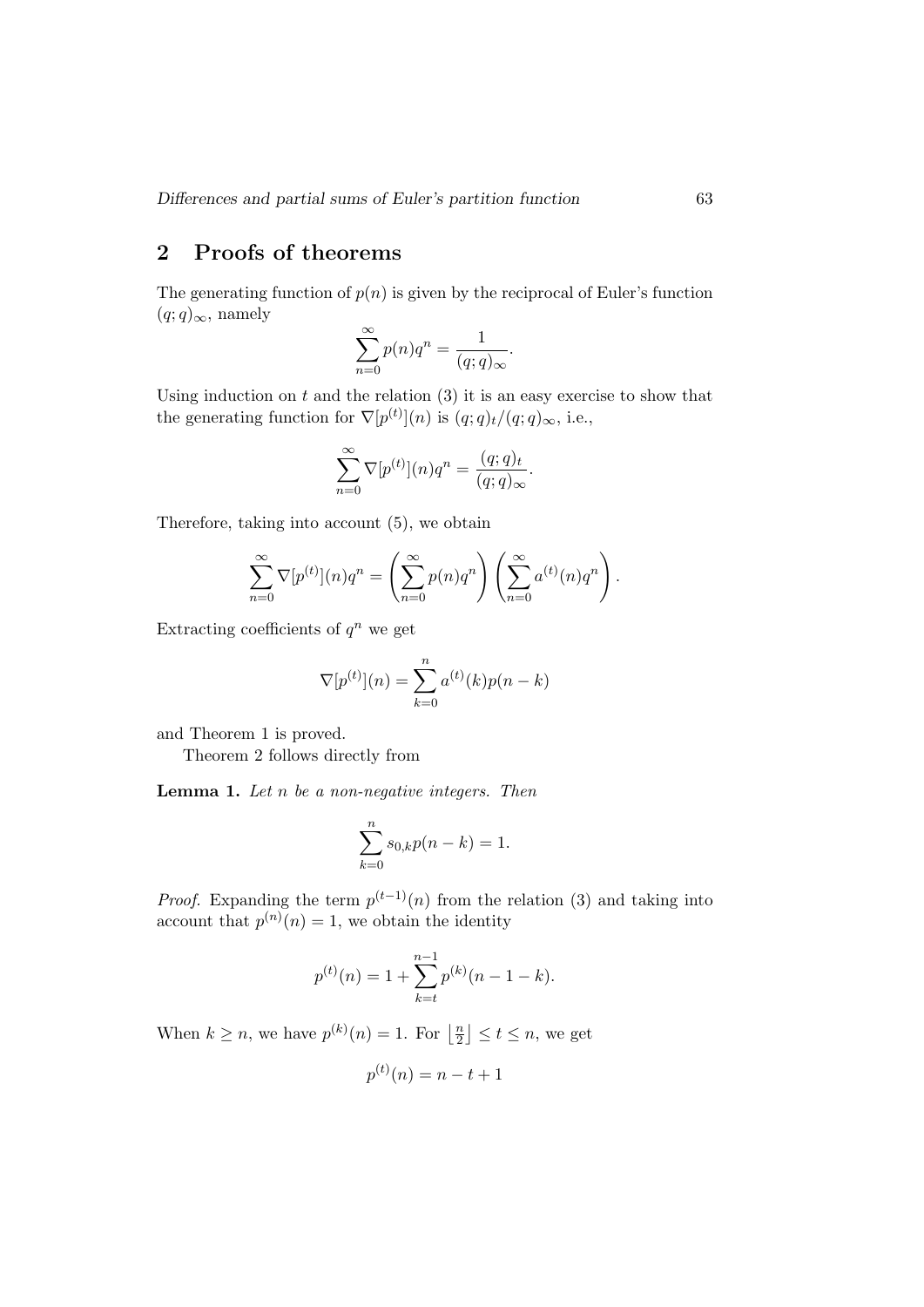and then

$$
\nabla[p^{(t)}](n) = 1.
$$

By Theorem 1, we get the relations

$$
\sum_{k=n+1}^{2n} \left( a^{(n)}(k) - a^{(k)}(k) \right) p(2n - k) = 1, \ n > 0
$$

that can be rewritten in the following way

$$
L_n \cdot \left[ \begin{array}{c} p(0) \\ p(1) \\ \vdots \\ p(n) \end{array} \right] = \left[ \begin{array}{c} 1 \\ 1 \\ \vdots \\ 1 \end{array} \right],
$$

where  $L_n = [l_{i,j}]_{1 \le i,j \le n+1}$  is a square matrix with entries

$$
l_{i,j} = a^{(i)}(2i + 1 - j) - a^{(2i+1-j)}(2i + 1 - j).
$$

We have

$$
a^{(t)}(t+n) - a^{(t+n)}(t+n) = \sum_{k=0}^{n-1} \left( a^{(t+k)}(t+n) - a^{(t+k+1)}(t+n) \right)
$$
  
= 
$$
\sum_{k=0}^{n-1} a^{(t+k)}(n-1-k)
$$
 (by relation (4))  
= 
$$
\sum_{k=0}^{n-1} a^{(t+n-1-k)}(k).
$$

Then we get

$$
l_{i,j} = \sum_{k=0}^{i-j} a^{(2i-j-k)}(k)
$$

and

$$
l_{i+1,j+1} = \sum_{k=0}^{i-j} a^{(2i+1-j-k)}(k).
$$

For  $k \le i - j$ , we have  $2i + 1 - j - k < k$ . By (4), we get

$$
a^{(2i+1-j-k)}(k) = a^{(2i-j-k)}(k).
$$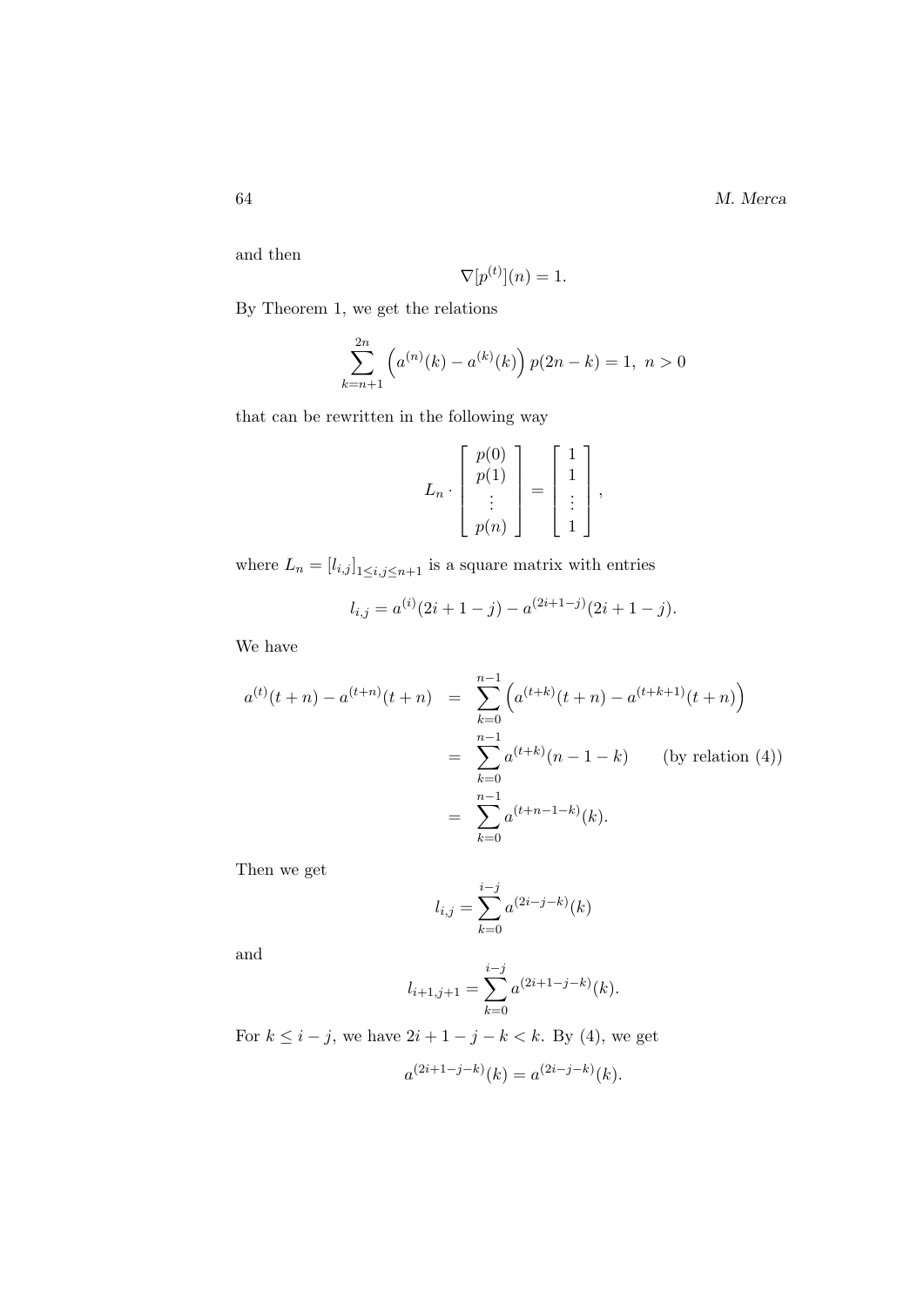Thus, we deduce that  $l_{i,j} = l_{i+1,j+1}$ , i.e.,  $L_n$  is a Toeplitz matrix. For  $i < j$ , we have  $2i + 1 - j < i$ . So, we get  $l_{i,j} = 0$ . On the other hand, for  $k < i$ , we have  $k < 2i - 1 - k$ . Thus, we obtain

$$
l_{i,1} = \sum_{k=0}^{i-1} a^{(k)}(k)
$$

or

$$
L_n = \begin{bmatrix} s_{0,0} & & & \\ s_{0,1} & s_{0,0} & & \\ \vdots & \ddots & \ddots & \\ s_{0,n} & \dots & s_{0,1} & s_{0,0} \end{bmatrix}.
$$

The lemma is proved.

We are to prove the Theorem 2 by induction on t. For  $t = 0$  we obtain Lemma 1. The base case of induction is finished. We suppose that the relation

$$
\sum_{k=0}^{n} s_{t',k} p(n-k) = \binom{n+t'}{t'}
$$

is true for any non-negative integers  $t', t' < t$ . We can write

$$
\sum_{k=0}^{n} s_{t,k} p(n-k) = \sum_{k=0}^{n} \sum_{i=0}^{k} s_{t-1,i} p(n-k)
$$
  
= 
$$
\sum_{k=0}^{n} \sum_{i=0}^{n-k} s_{t-1,i} p(n-i)
$$
  
= 
$$
\sum_{k=0}^{n} {n-k+t-1 \choose t-1}.
$$

Taking into account the relation

$$
\binom{n}{k} = \binom{n-1}{k} + \binom{n-1}{k-1},
$$

Theorem 2 is proved.

 $\Box$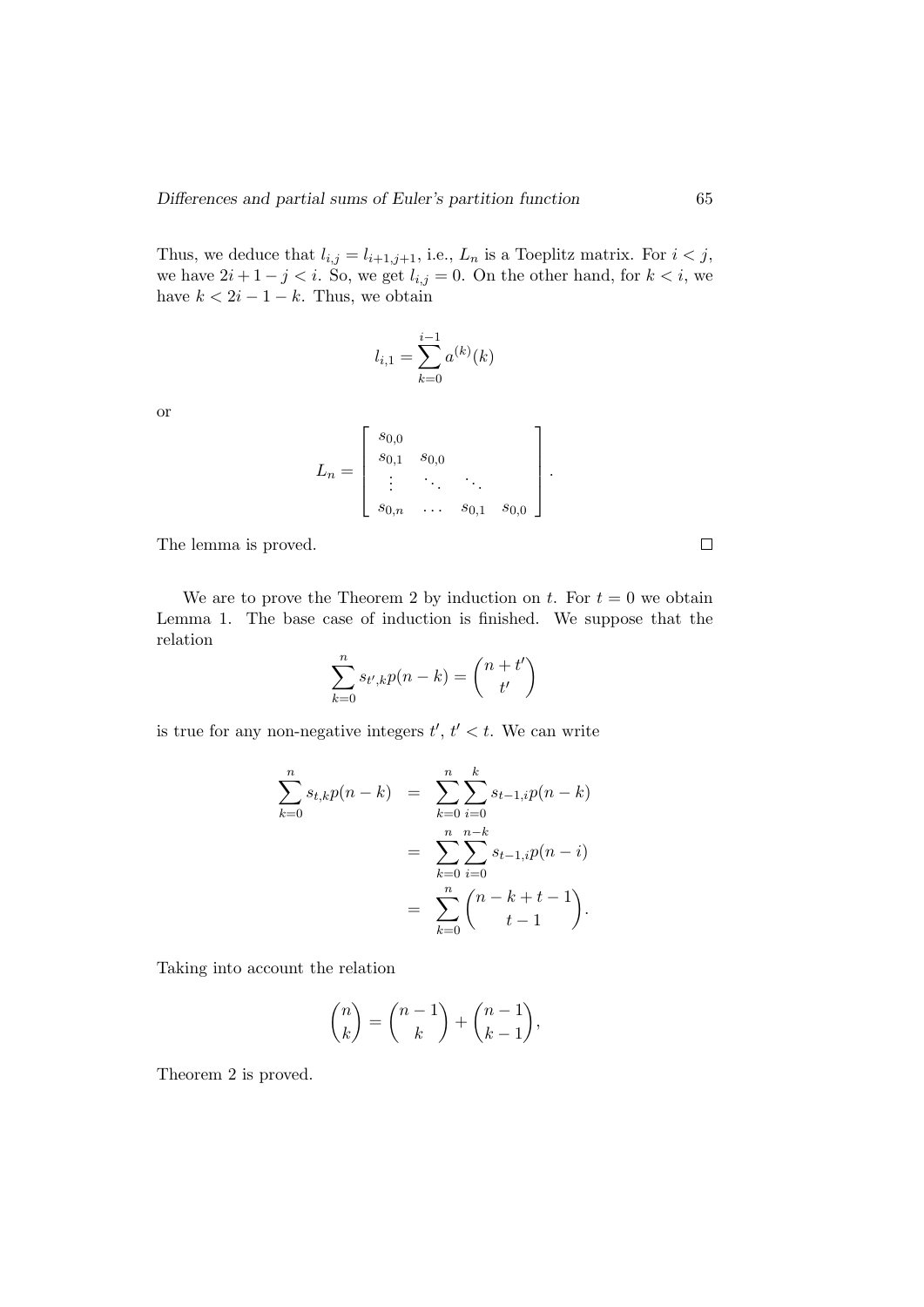.

.

#### 3 Formulas involving Euler's partition function

The relation proved in Theorem 1 can be rewritten in the following way

$$
\begin{bmatrix} a^{(t)}(0) & a^{(t)}(1) & a^{(t)}(0) \\ a^{(t)}(1) & a^{(t)}(0) & \cdots & a^{(t)}(1) & a^{(t)}(0) \end{bmatrix} \cdot \begin{bmatrix} p(0) \\ p(1) \\ \vdots \\ p(n) \end{bmatrix} = \begin{bmatrix} \nabla[p^{(t)}](0) \\ \nabla[p^{(t)}](1) \\ \vdots \\ \nabla[p^{(t)}](n) \end{bmatrix}.
$$

We then immediately have

**Corollary 3.** Let  $n$  and  $t$  be two positive integers. Then

$$
p(n) = \begin{vmatrix} 1 & \nabla[p^{(t)}](0) \\ a^{(t)}(1) & 1 & \nabla[p^{(t)}](1) \\ a^{(t)}(2) & a^{(t)}(1) & 1 & \nabla[p^{(t)}](2) \\ \n\vdots & \vdots & \ddots & \vdots & \vdots \\ a^{(t)}(n) & \cdots & a^{(t)}(2) & a^{(t)}(1) & \nabla[p^{(t)}](n) \end{vmatrix}
$$

For  $0 \leq k \leq n \leq t$ , we have  $\nabla[p^{(t)}](k) = \delta_{0,k}$ . Taking into account Corollaries 2 and 3, we obtain that

1 2 5 7 . . . p(n) = (−1)<sup>n</sup> −1 1 −1 −1 1 0 −1 −1 1 0 0 −1 −1 1 1 0 0 −1 −1 1 0 1 0 0 −1 −1 1 1 0 1 0 0 −1 −1 1 0 1 0 1 0 0 −1 −1 . . . . . . (n×n)

This formula can be easily derived by (2). We can see that  $p(n)$  is the determinant of the  $n \times n$  truncation of the infinite-dimensional Toeplitz matrix. The only non-zero diagonals of this matrix are those which start on a row labeled by a generalized pentagonal number. The superdiagonal is taken to start on row 0. On these diagonals, the matrix element is  $(-1)^k$ .

The relation proved in Theorem 2 can be rewritten in the following way

$$
L_n^{(t)} \cdot \left[ \begin{array}{c} p(0) \\ p(1) \\ \vdots \\ p(n) \end{array} \right] = \left[ \begin{array}{c} 1 \\ \binom{1+t}{t} \\ \vdots \\ \binom{n+t}{t} \end{array} \right],
$$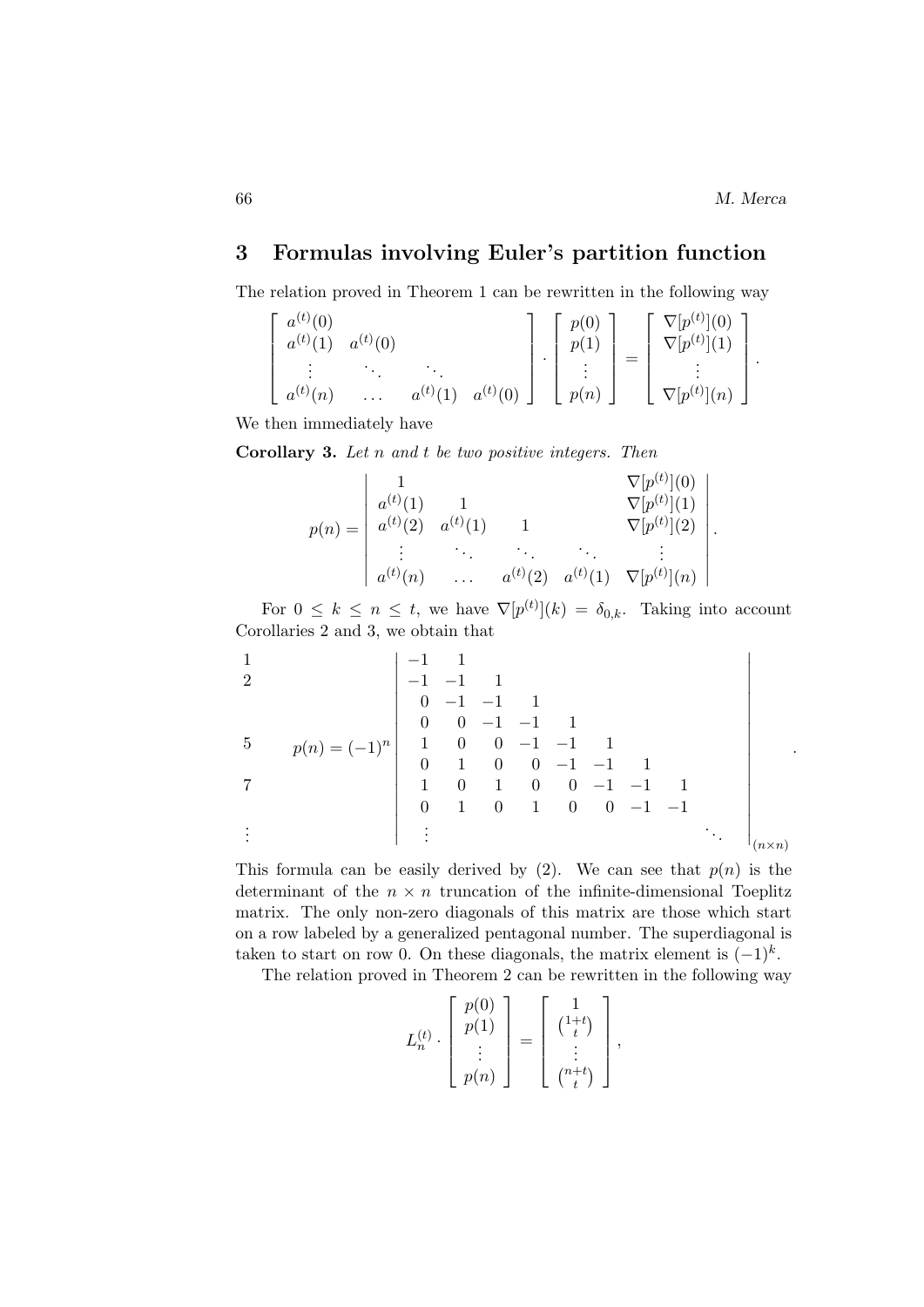where

$$
L_n^{(t)} = [s_{t,i-j}]_{1 \le i,j \le n+1}
$$

is a triangular Toeplitz matrix with

$$
\det L^{(t)}(n) = 1.
$$

We then immediately have

Corollary 4. Let n and t be two non-negative integers. Then

$$
p(n) = \begin{vmatrix} 1 & 1 & 1 \ s_{t,1} & 1 & \binom{1+t}{t} \\ s_{t,2} & s_{t,1} & 1 & \binom{2+t}{t} \\ \vdots & \ddots & \ddots & \ddots & \vdots \\ s_{t,n} & \dots & s_{t,2} & s_{t,1} & \binom{n+t}{t} \end{vmatrix}.
$$

For the higher-order differences of the partition function, we have the following result.

**Theorem 3.** Let n, t and u be three non-negative integers such that  $t \geq u$ . Then

$$
\sum_{k=0}^{n} s_{t,k} \nabla^{u}[p](n-k) = \binom{n+t-u}{t-u},
$$

where  $\nabla^u[f]$  is u-th order backward differences of the function f.

*Proof.* To prove the theorem we use induction on  $u$  and the relation

$$
\nabla^u[p](n-k) = \nabla^{u-1}[p](n-k) - \nabla^{u-1}[p](n-1-k).
$$

For the case  $u = 0$  we consider Theorem 2.

The next corollary follows easily by this theorem.

**Corollary 5.** Let n, t and u be three non-negative integers such that  $t \geq u$ . Then  $\overline{1}$  $\overline{1}$ 

$$
\nabla^{u}[p](n) = \begin{vmatrix}\n1 & 1 & 1 \\
s_{t,1} & 1 & (\frac{1+t-u}{t-u}) \\
s_{t,2} & s_{t,1} & 1 & (\frac{2+t-u}{t-u}) \\
\vdots & \vdots & \ddots & \vdots \\
s_{t,n} & \dots & s_{t,2} & s_{t,1} & (\frac{n+t-u}{t-u})\n\end{vmatrix}.
$$

The case  $t = u$  of this corollary can be written as follows.

 $\Box$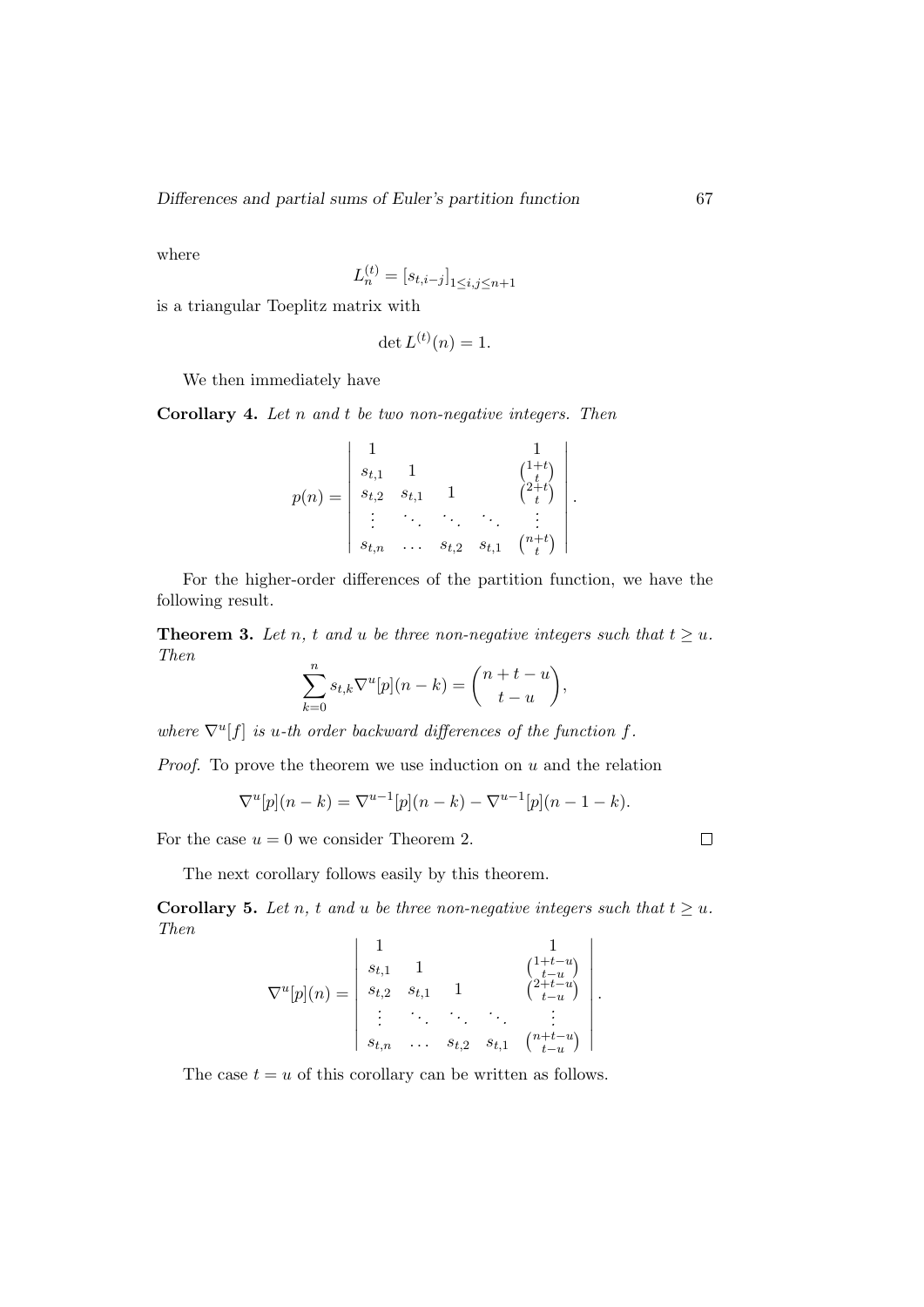**Corollary 6.** Let n and t be two non-negative integers,  $n > 0$ . Then

$$
\nabla^{t+1}[p](n) = (-1)^n \begin{vmatrix} s_{t,1} & 1 & 1 \\ s_{t,2} & s_{t,1} & 1 \\ \vdots & \vdots & \ddots & 1 \\ s_{t,n} & \cdots & s_{t,2} & s_{t,1} \end{vmatrix}.
$$

We define the higher-order partial sums of the partition function by

$$
S^{(u)}(n) = \sum_{k=0}^{n} S^{(u-1)}(k),
$$

with  $S^{(0)}(n) = p(n)$ . It is clear that  $S^{(1)}(n) = S(n)$ . We remark that  $S^{(u)}(n)$ counts the partitions of *n* into parts where the part 1 comes in  $u+1$  colours. We have the following result.

**Theorem 4.** Let  $n$ ,  $t$  and  $u$  be three non-negative integers. Then

$$
\sum_{k=0}^{n} s_{t,k} S^{(u)}(n-k) = \binom{n+t+u}{t+u}.
$$

*Proof.* To prove the theorem we use induction on u. For the case  $u = 0$  we consider Theorem 2.  $\Box$ 

**Corollary 7.** Let  $n$ ,  $t$  and  $u$  be three non-negative integers. Then

$$
S^{(u)}(n) = \begin{vmatrix} 1 & 1 & 1 \ s_{t,1} & 1 & \binom{1+t+u}{t+u} \\ s_{t,2} & s_{t,1} & 1 & \binom{2+t+u}{t+u} \\ \vdots & \ddots & \ddots & \vdots \\ s_{t,n} & \dots & s_{t,2} & s_{t,1} & \binom{n+t+u}{t+u} \end{vmatrix}.
$$

Corollary 8. Let n and u be two non-negative integers. Then

$$
S^{(u)}(n) = \begin{vmatrix} {n+0+u \choose 0+u} & s_{0,1} & \dots & s_{0,n} \\ {n+1+u \choose 1+u} & s_{1,1} & \dots & s_{1,n} \\ \vdots & \vdots & \ddots & \vdots \\ {n+n+u \choose n+u} & s_{n,1} & \dots & s_{n,n} \end{vmatrix}.
$$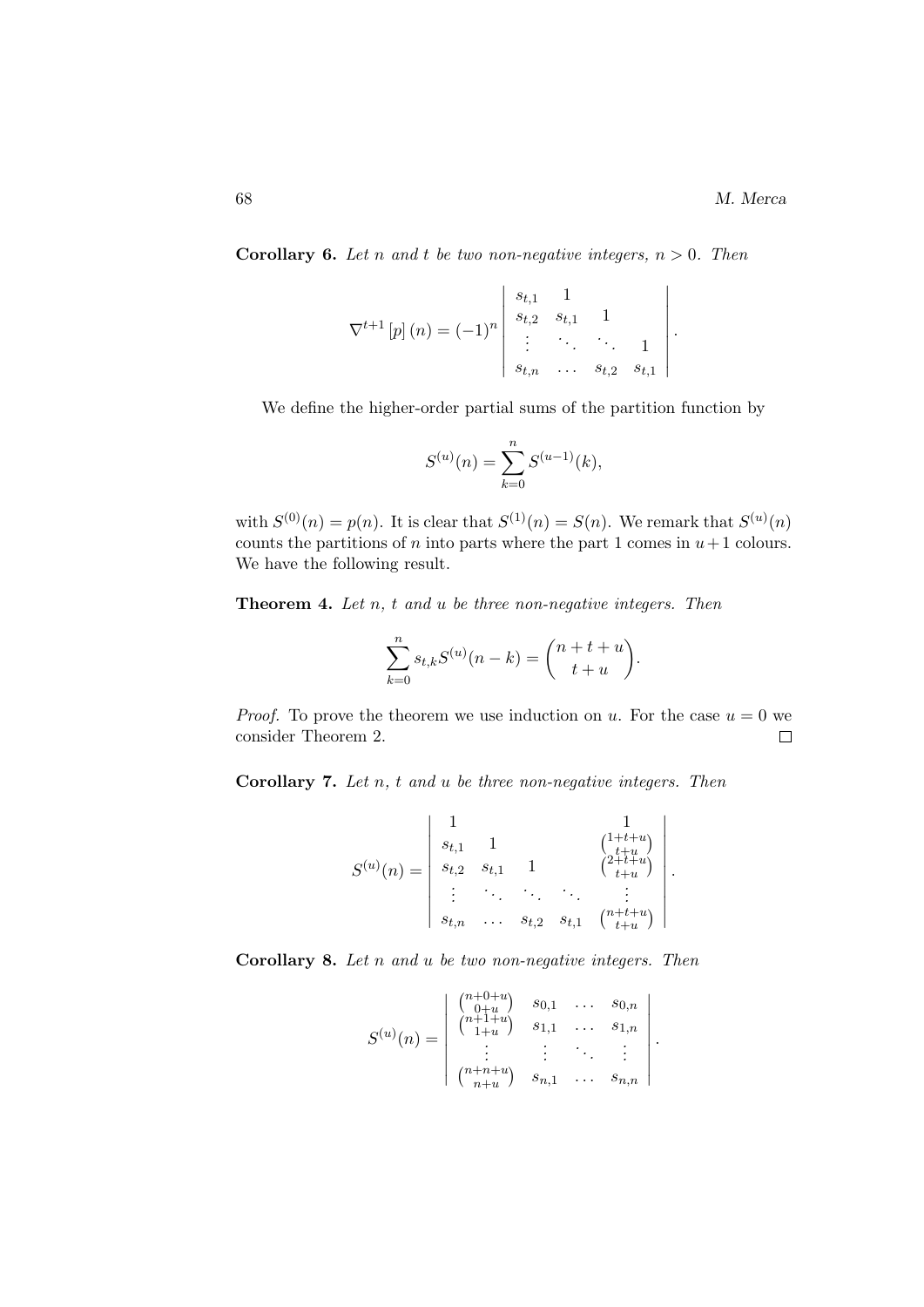Proof. By Theorem 4 we get

$$
A \cdot \begin{bmatrix} S^{(u)}(n) \\ S^{(u)}(n-1) \\ \vdots \\ S^{(u)}(0) \end{bmatrix} = \begin{bmatrix} {n+0+u \choose 0+u} \\ {n+1+u \choose 1+u} \\ \vdots \\ {n+n+u \choose n+u} \end{bmatrix},
$$

where

$$
A = \begin{bmatrix} s_{0,0} & s_{0,1} & \dots & s_{0,n} \\ s_{1,0} & s_{1,1} & \dots & s_{1,n} \\ \vdots & \vdots & \ddots & \vdots \\ s_{n,0} & s_{n,1} & \dots & s_{n,n} \end{bmatrix}.
$$

Taking into account Theorem 2 we perform the following transformations on the matrix A:

Step 1. 
$$
s_{i,j}^{(1)} = \begin{cases} s_{i,j}, & \text{if } i = 0, \\ s_{i,j} - s_{0,j}, & \text{otherwise} \end{cases}
$$
  
\nStep 2.  $s_{i,j}^{(2)} = \begin{cases} s_{i,j}^{(1)}, & \text{if } i = 1, \\ s_{i,j}^{(1)} - 2s_{1,j}^{(1)}, & \text{otherwise} \end{cases}$   
\n $\vdots$   
\nStep n.  $s_{i,j}^{(n)} = \begin{cases} s_{i,j}^{(n-1)}, & \text{if } i = n-1, \\ s_{i,j}^{(n-1)} - ns_{n-1,j}^{(n-1)}, & \text{otherwise.} \end{cases}$ 

Thus, we obtain an upper triangular matrix with  $s_{0,0}$  entries on the main diagonal. We deduce that  $\det A = 1$ . The proof is finished.  $\Box$ 

For instance,

$$
p(4) = S^{(0)}(4) = \begin{vmatrix} 1 & 0 & -1 & -1 & -1 \\ 5 & 1 & 0 & -1 & -2 \\ 15 & 2 & 2 & 1 & -1 \\ 35 & 3 & 5 & 6 & 5 \\ 70 & 4 & 9 & 15 & 20 \end{vmatrix}.
$$

# 4 An infinite family of inequalities

To show the efficiency of the algorithm presented in [3] we had to prove the following inequality: for  $n > 0$ 

$$
p(n) - p(n-1) - p(n-2) + p(n-5) \le 0.
$$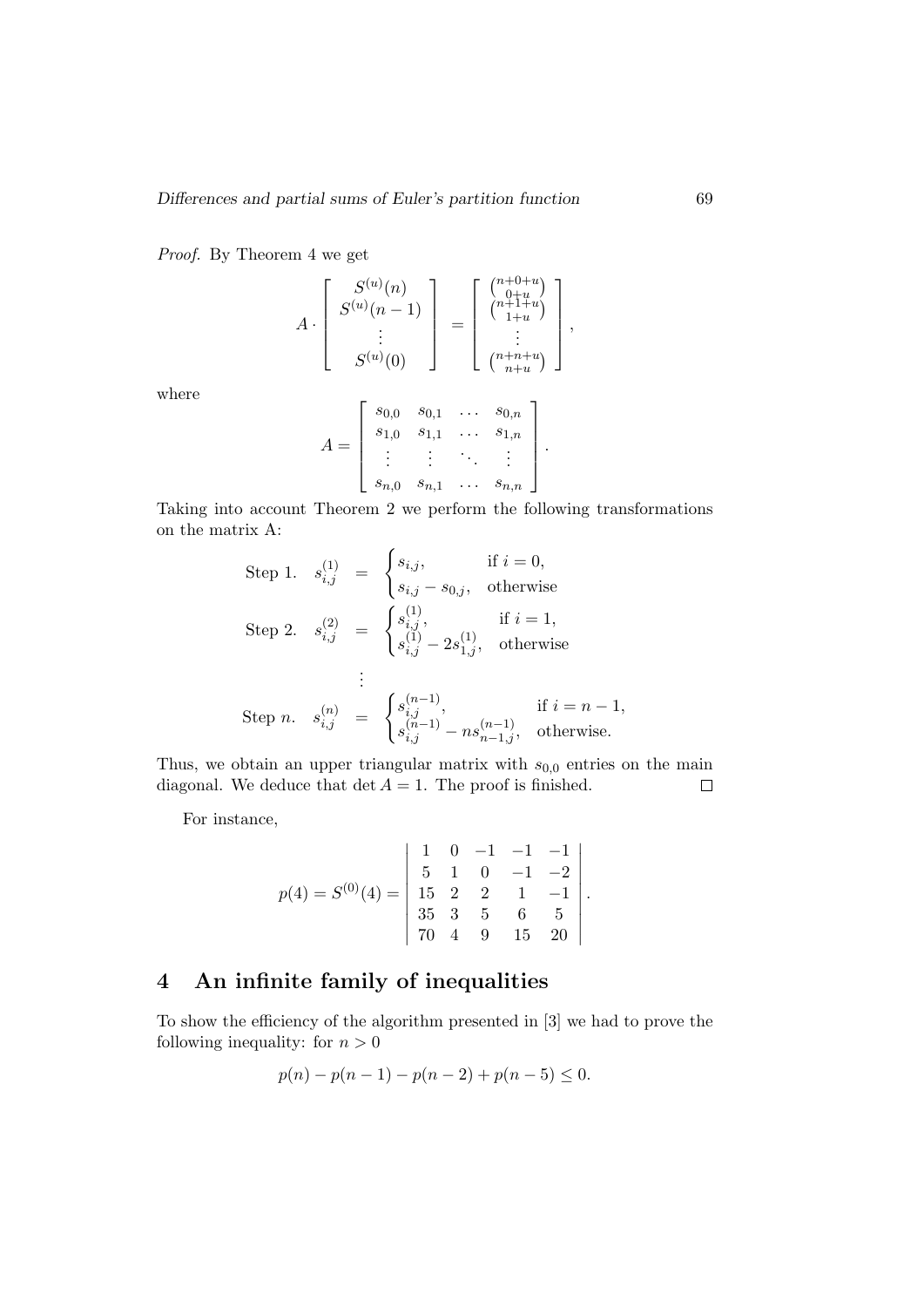In [2], this inequality is the second entry of an infinite family of inequalities for the partition function  $p(n)$ . The following inequality

$$
p(n) - p(n-1) - p(n-2) + p(n-3) \ge 0
$$

is also the second entry of the infinite family of inequalities given by the following corollary.

Corollary 9. Let n and t be two positive integers. Then

$$
\sum_{k=0}^{n} a^{(t)}(k)p(n-k) \ge 0,
$$

with strict inequality if and only if  $t < n$ .

Proof. The inequality

$$
\nabla[p^{(t)}](n) \ge 0
$$

is trivial. For  $t \geq n$ , we have  $p^{(t)}(n) = 1$  and then we obtain

$$
\nabla[p^{(t)}](n) = 0.
$$

According to Theorem 1, it is sufficient to prove the strict inequality by induction on t. For  $t = n - 1$ , we obtain

$$
\nabla[p^{(n-1)}](n) = 2 - 1 > 0.
$$

The base case of induction is finished. We suppose that the relation

$$
\nabla[p^{(t')}](n)) > 0
$$

is true for any positive integer  $t', t < t'$ . By relation (3), we can write

$$
\nabla[p^{(t)}](n) = \nabla[p^{(t+1)}](n) + \nabla[p^{(t)}](n-t-1).
$$

Taking into account that

$$
\nabla[p^{(t+1)}](n) > 0,
$$

we obtain

 $\nabla[p^{(t)}](n) > 0$ 

and the corollary is proved.

Finally, we remark few specializations of Corollary 9:

 $\Box$